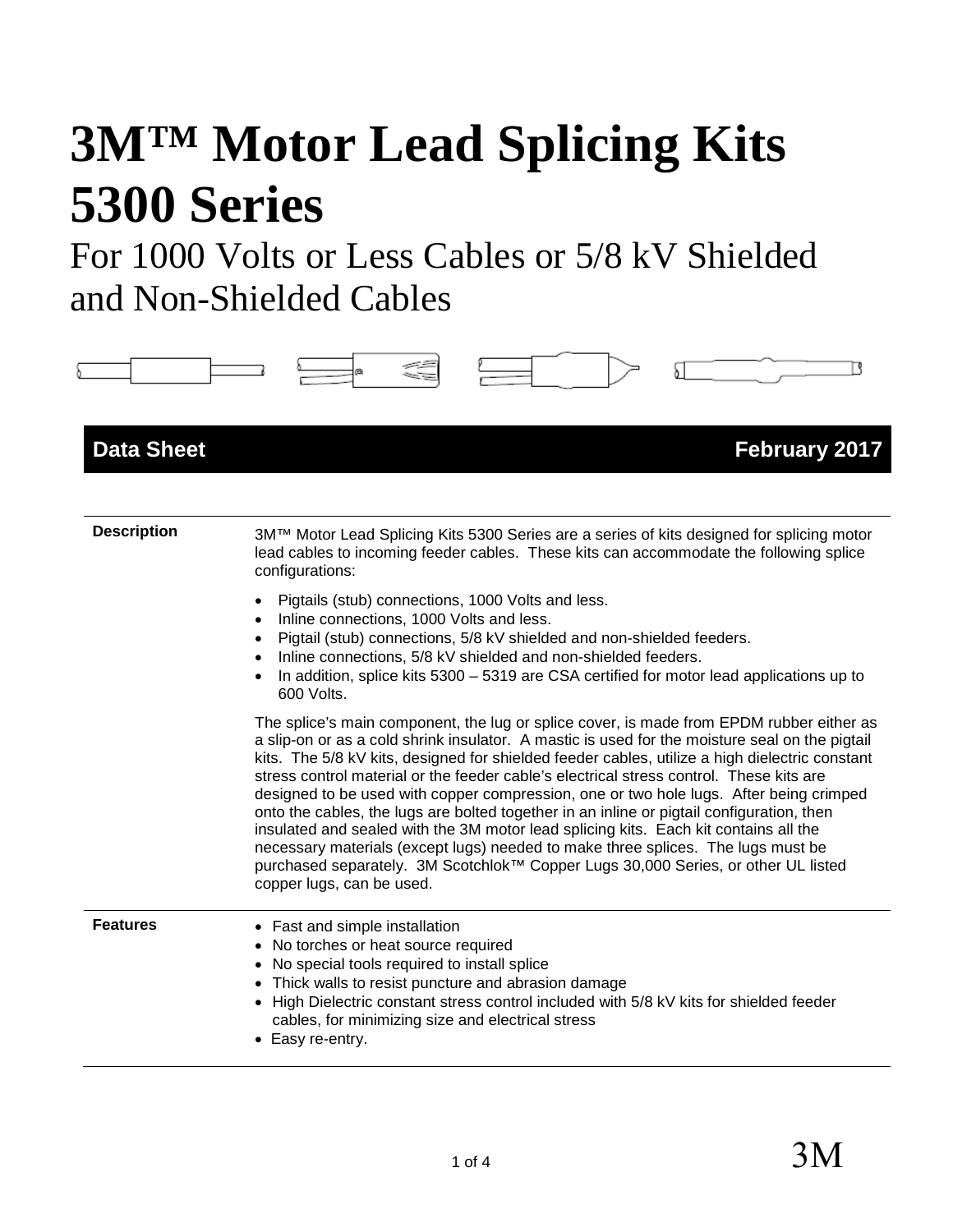# **3M™ Motor Lead Splicing Kits 5300 Series**

**Kit Contents** Each kit contains sufficient quantities of the following materials to make three splices (lugs and vinyl tape are not included), see chart below.

|                                             |                             | <b>Kit Number</b>           |                      |                             |                      |                      |
|---------------------------------------------|-----------------------------|-----------------------------|----------------------|-----------------------------|----------------------|----------------------|
| <b>Kit Component</b>                        | 5300<br><b>Thru</b><br>5301 | 5302<br><b>Thru</b><br>5394 | 5311<br>Thru<br>5314 | 5316<br><b>Thru</b><br>5319 | 5321<br>Thru<br>5324 | 5331<br>Thru<br>5333 |
| Lug covers (pigtail)                        | X                           | X                           |                      | X                           | X                    |                      |
| <b>Locking Pins</b>                         |                             | X                           |                      | $\times$                    |                      |                      |
| Splice Cover (inline)                       |                             |                             | X                    |                             |                      |                      |
| <b>PST Cold Shrink Tubes</b>                |                             |                             |                      |                             | X                    | X                    |
| <b>Adapter Sleeves</b>                      |                             |                             | X                    |                             |                      | X                    |
| Scotch® Electrical Stress Control Tape 2220 |                             |                             |                      |                             | X                    | X                    |
| Scotch® Linerless Rubber Tape 130C          |                             |                             |                      | X                           | X                    | X                    |
| <b>Mastic Sealing Strips</b>                | X                           | X                           |                      | X                           | X                    |                      |
| Solvent Cleaning cloths                     |                             |                             |                      | X                           | X                    | X                    |
| Silicone Grease Lubricant                   | X                           | X                           | X                    | X                           | X                    | X                    |
| <b>Instruction Sheet</b>                    | X                           | X                           | X                    | X                           | X                    | X                    |

| <b>Applications</b>       | 3M™ Motor Lead Splicing Kits 5300 Series can be used on cables with a rated operating<br>temperature of 90°C and an emergency overload rating of 130°C. Splicing kits 5300<br>through 5314 are rated for 1000 Volts, and kits 5316 through 5334 are rated for 5/8 kV.        |                                           |  |  |
|---------------------------|------------------------------------------------------------------------------------------------------------------------------------------------------------------------------------------------------------------------------------------------------------------------------|-------------------------------------------|--|--|
|                           | To splice (insulate and seal) motor lead connections for:                                                                                                                                                                                                                    |                                           |  |  |
|                           | $\bullet$ 1000 Volts and less cables sized 16 AWG to 500 kcmil<br>• 5/8 kV shielded and non-shielded feeder cables sized 8 AWG to 500 kcmil<br>• Polyethylene cable<br>• Cross linked polyethylene cable (XLP)<br>Ethylene propylene rubber cable (EPR)<br>Copper conductors |                                           |  |  |
| <b>Typical Properties</b> | <b>Physical Properties (Test Method)</b><br>(ASTM D412 unless otherwise noted)                                                                                                                                                                                               | <b>Typical Value</b><br>US units (metric) |  |  |
|                           | Color                                                                                                                                                                                                                                                                        | <b>Black</b>                              |  |  |
|                           | 300 Modulus                                                                                                                                                                                                                                                                  | 480 psi (3,3 MPa)                         |  |  |
|                           | <b>Ultimate Tensile Strength</b>                                                                                                                                                                                                                                             | 1400 psi (9,6 MPa)                        |  |  |
|                           | <b>Ultimate Elongation</b>                                                                                                                                                                                                                                                   | 750%                                      |  |  |
|                           | Die C Tear (ASTM D624C)                                                                                                                                                                                                                                                      | 150 ppi (26,3 KN/m)                       |  |  |
|                           |                                                                                                                                                                                                                                                                              |                                           |  |  |
|                           | <b>Electrical Properties (Test Method)</b><br>(ASTM D149)                                                                                                                                                                                                                    | <b>Typical Value</b><br>US units (metric) |  |  |
|                           | <b>Dielectric Strength</b>                                                                                                                                                                                                                                                   |                                           |  |  |

\*All values are averages and are not intended for specification purposes.

365 V/mil (14,3 MV/mil) 282 V/mil (11,1 MV/m)

**Original** 

7 days in H2O, 90°C (194°F)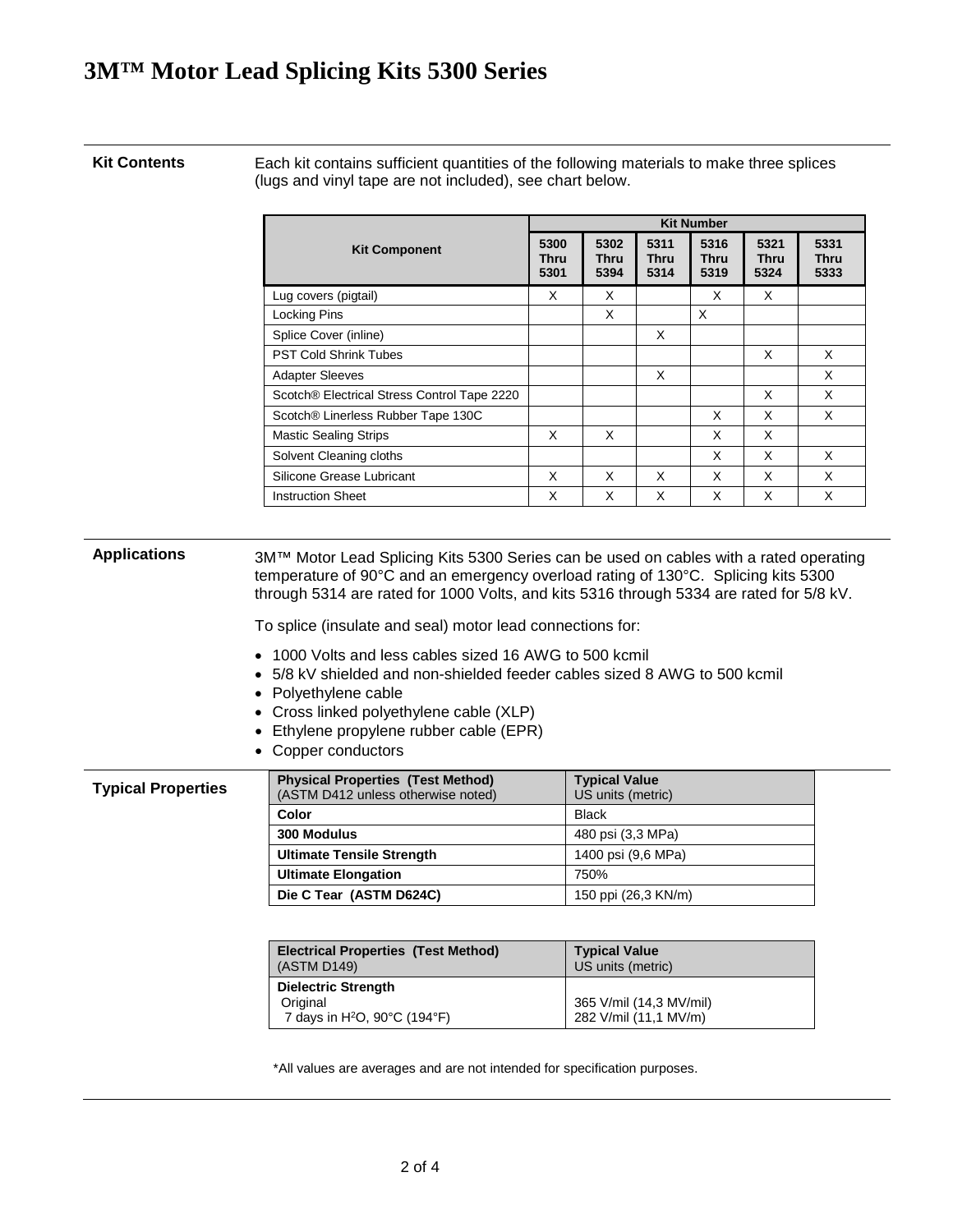# **3M™ Motor Lead Splicing Kits 5300 Series**

| <b>Splice Selection</b><br>Table | <b>Type</b>                                    | <b>Kit Number</b>                                  | <b>Voltage</b><br>Rating                       | Range<br><b>Feeder Cable</b><br>(AWG & kcmil)                    | Range<br><b>Motor Lead</b><br><b>(AWG &amp;</b><br>kcmil)      | Max. bolt<br>Length<br>(inches)   |
|----------------------------------|------------------------------------------------|----------------------------------------------------|------------------------------------------------|------------------------------------------------------------------|----------------------------------------------------------------|-----------------------------------|
|                                  | Pigtail<br>(1 hole lugs)                       | 5300<br>5301<br>Œ<br>5302<br>5303<br>600 V<br>5304 | 1000 V<br>1000 V<br>1000 V<br>1000 V<br>1000 V | $14 - 10$<br>$10 - 4$<br>$2 - 1/0$<br>$1/0 - 250$<br>$250 - 500$ | $16 - 12$<br>$12 - 4$<br>$4 - 1/0$<br>$2 - 250$<br>$4/0 - 500$ | 3/8<br>1/2<br>3/4<br>11/4<br>11/2 |
|                                  | <b>Inline</b>                                  | 5311<br>Œ<br>5312<br>5313<br>600 V<br>5314         | 1000 V<br>1000 V<br>1000 V<br>1000 V           | $10 - 4$<br>$2 - 1/0$<br>$1/0 - 250$<br>$250 - 500$              | $12 - 4$<br>$4 - 1/0$<br>$2 - 250$<br>$4/0 - 500$              | 1/2<br>3/4<br>1<br>11/4           |
|                                  | Pigtail<br>(2 hole lugs)                       | 5316<br>Œ<br>5317<br>5318<br>600 V<br>5319         | 1000 V<br>1000 V<br>1000 V<br>1000 V           | $8 - 4$<br>$2 - 1/0$<br>$1/0 - 250$<br>$250 - 500$               | $10 - 4$<br>$4 - 1/0$<br>$2 - 250$<br>$4/0 - 500$              | 1/2<br>3/4<br>11/4<br>11/2        |
|                                  | Pigtail<br>(Non-<br>Shielded)                  | 5316<br>5317<br>5318<br>5319                       | 5/8 kV<br>5/8 kV<br>5/8 kV<br>5/8 kV           | $8 - 4$<br>$2 - 1/0$<br>$1/0 - 250$<br>$250 - 500$               | $10 - 4$<br>$4 - 1/0$<br>$2 - 250$<br>$4/0 - 500$              | 1/2<br>3/4<br>11/4<br>11/2        |
|                                  | <b>Pigtail</b><br>(Shielded)                   | 5321<br>5322<br>5323<br>5324                       | 5/8 kV<br>5/8 kV<br>5/8 kV<br>5/8 kV           | $8 - 4$<br>$2 - 1/0$<br>$1/0 - 250$<br>$250 - 500$               | $10 - 4$<br>$4 - 1/0$<br>$2 - 250$<br>$4/0 - 500$              | 1/2<br>3/4<br>11/4<br>11/2        |
|                                  | <b>Inline</b><br>(Shielded or<br>Non-Shielded) | 5331<br>5332<br>5333<br>5334                       | 5/8 kV<br>5/8 kV<br>5/8 kV<br>5/8 kV           | $8 - 4$<br>$2 - 1/0$<br>$1/0 - 250$<br>$250 - 500$               | $10 - 4$<br>$4 - 1/0$<br>$2 - 250$<br>$4/0 - 500$              | 3/4<br>1<br>11/4<br>11/2          |

#### **Typical Dimensions**



1000 V Pigtail (1 hole lug)

| <b>Kit Number</b> | L Inches (mm) |
|-------------------|---------------|
| 5300              | 2.1(53)       |
| 5301              | 3.4(86)       |
| 5302              | 4.2 (107)     |
| 5303              | 5.3(135)      |
| 5304              | 6.7(170)      |



1000 V Inline\*

| <b>Kit Number</b> | L Inches (mm)        |
|-------------------|----------------------|
| 5311              | 4 -5 (102 -127)      |
| 5312              | $8 - 9(203 - 229)$   |
| 5313              | $9 - 10(229 - 254)$  |
| 5314              | $12 - 13(269 - 330)$ |



5/8 kV Pigtail (non-shielded) &<br>1000V Pigtail (2 hole lug)

| <b>Kit Number</b> | L Inches (mm) |
|-------------------|---------------|
| 5316              | 8.0(203)      |
| 5317              | 9.5(241)      |
| 5318              | 11.0 (1279)   |
| 5319              | 13.0 (330)    |

For inline splice kits: The longitudinal space required for assembly will be approximately 2L, to allow space for the splice while the connection is being made.